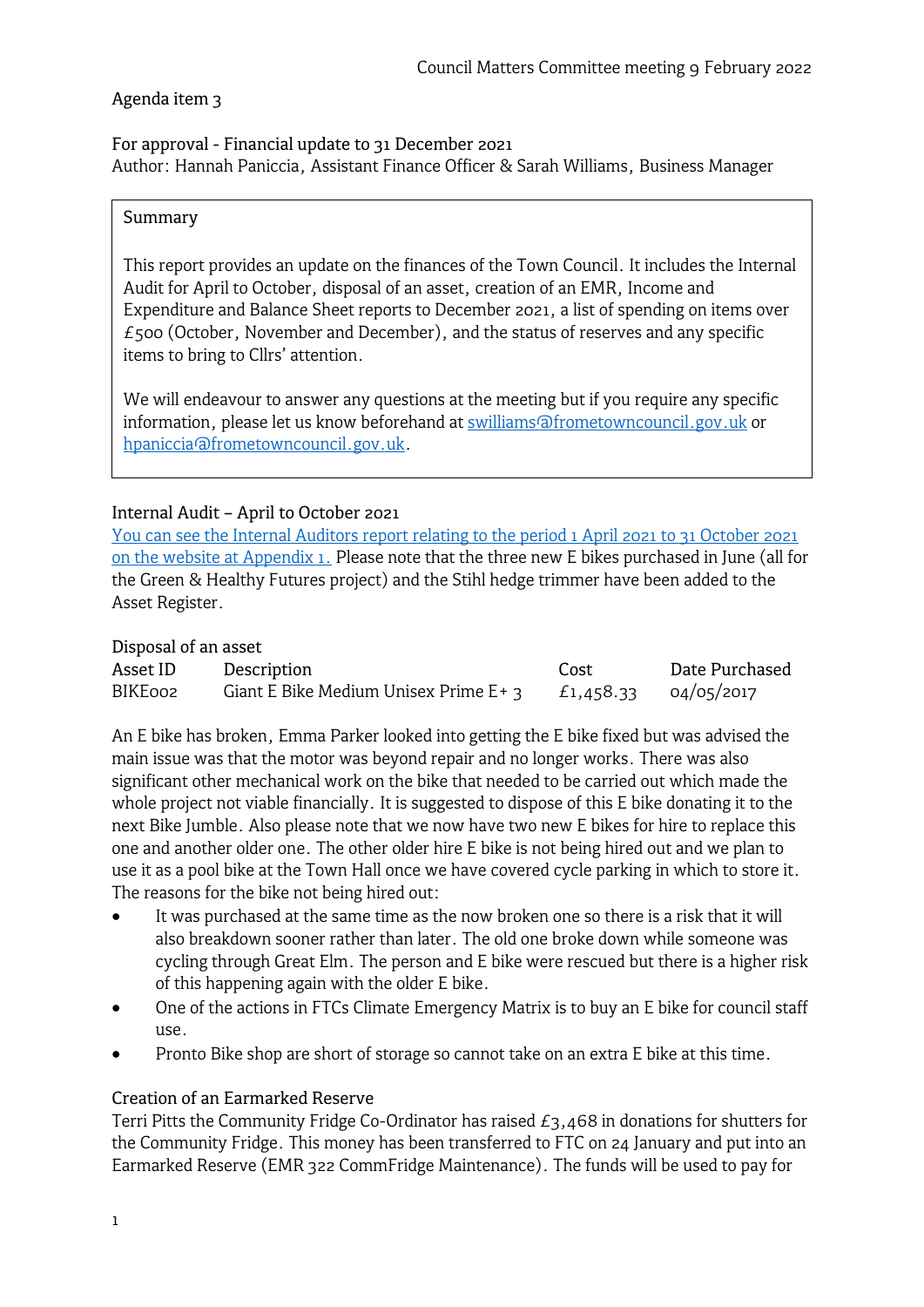the shutters and any balance will be left in the Earmarked Reserve to be used for future Community Fridge maintenance.

#### Income and expenditure

[A summary of Income and Expenditure to 31](https://www.frometowncouncil.gov.uk/wp-content/uploads/2022/02/Appendix-2-Detailed-Income-Expenditure-by-Budget-Heading-31_12__2021.pdf) December 2021 can be viewed on the website at [Appendix 2](https://www.frometowncouncil.gov.uk/wp-content/uploads/2022/02/Appendix-2-Detailed-Income-Expenditure-by-Budget-Heading-31_12__2021.pdf)

#### Income highlights – October, November & December 2021

| Budget code | Payer | Description                            | Net Amount |
|-------------|-------|----------------------------------------|------------|
| 1025/710    | E.ON  | Cheese and Grain PV Panel Income       | £6,822.00  |
|             |       | $25/03/2021 - 21/12/2021$              |            |
| 1008/610    | Salix | Salix interest free loan for LED bulbs | £6,296.00  |
|             |       | installation throughout Town Hall      |            |

#### Expenditure highlights – October, November & December 2021

| Net Amount |
|------------|
| £6,296.00  |
|            |

# Payments over £500

[A full list of payments over £500 in October, November & December 2021](https://www.frometowncouncil.gov.uk/wp-content/uploads/2022/02/Appendix-3-Payments-over-500-Oct-Dec-2021.pdf) can be viewed on [the website](https://www.frometowncouncil.gov.uk/wp-content/uploads/2022/02/Appendix-3-Payments-over-500-Oct-Dec-2021.pdf) at Appendix 3

# The Balance Sheet

The Balance Sheet [can be viewed on the website at Appendix 4.](https://www.frometowncouncil.gov.uk/wp-content/uploads/2022/02/Appendix-4-Balance-Sheet-as-at-31_12_2021.pdf) It is a breakdown of assets and liabilities as at 31 December 2021.

# Assets

Our assets are money in our bank accounts, money we have invested, and money owed to us. The first part of the Balance Sheet lists these assets including short term investments of cash on deposit, totalling  $f_{1,774,097}$ . This figure includes the  $2^{nd}$  half of the 2021/22 Precept income from Mendip District Council to cover revenue expenditure.

The cash balances at 31 December 2021 are shown on the Balance Sheet:

- £175,891 Barclays Current Account
- £11,489 Barclays Savings Account
- £403,124 CCLA Public Sector Deposit Account
- £232,469 Charity Bank Community Account (Easy access)
- £308,393 Charity Bank Saver Account (90-day access)
- $\bullet$  £407,046 Triodos
- £200,555 Unity Trust Bank
- £1,055 Mendip Credit Union
- £136 Office petty cash
- **£44 Park petty cash**

# Other assets at 31 December 2021 were as follows:

- $\bullet$  £7,651 Trade debtors
- £20,896 VAT control
- $E1,349$  Debtors C&G Trust loan (amount due to us from the Cheese & Grain)
- 2